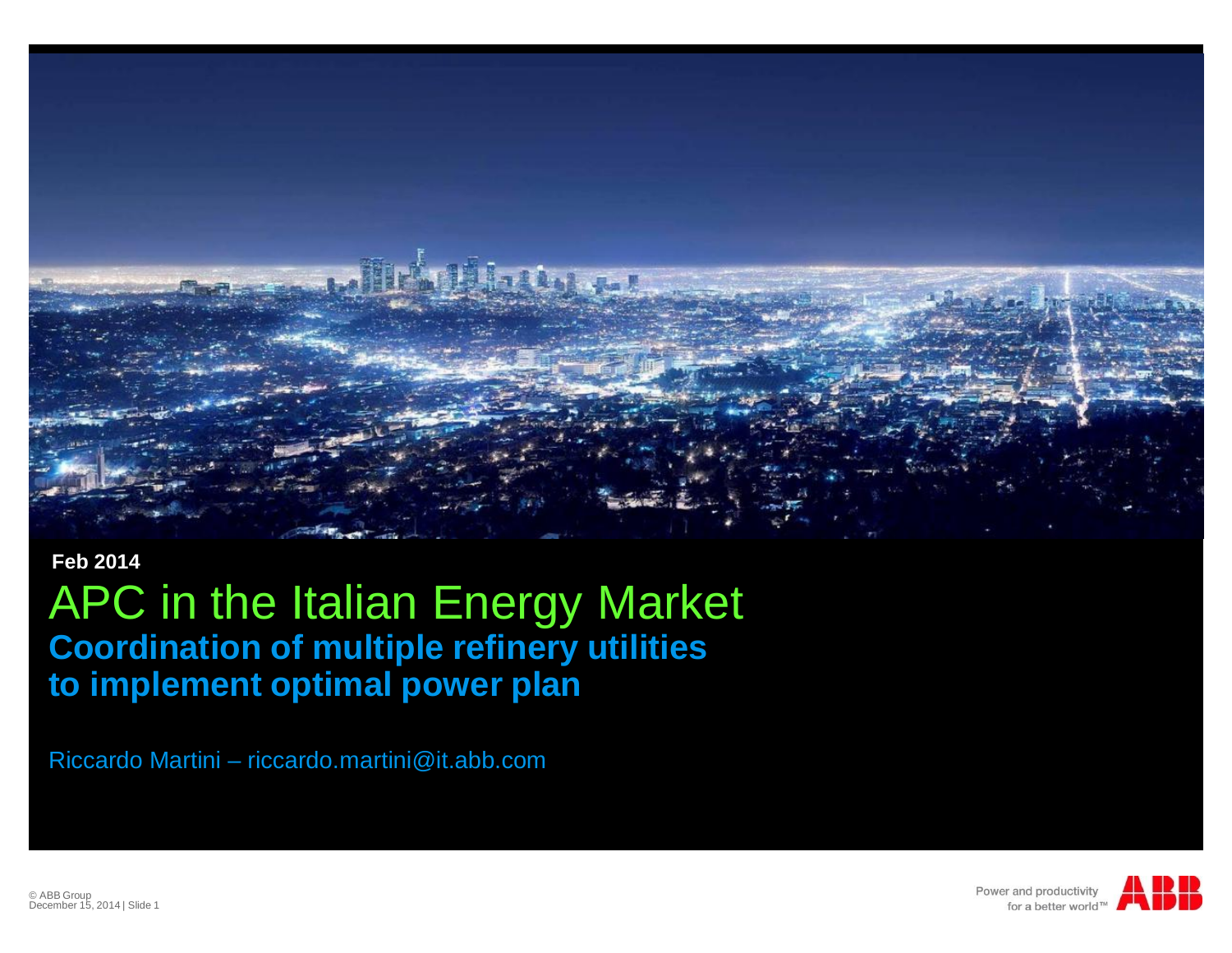#### Presentation Agenda

- Introduction
	- § Italian Energy Market 'MSD'
	- § Site utilities configuration
- Application basis
	- § Objectives
	- § Architecture
- Implementation
	- § Production Plan Management System
	- § DCS strategy
	- § APC
	- § Challenges



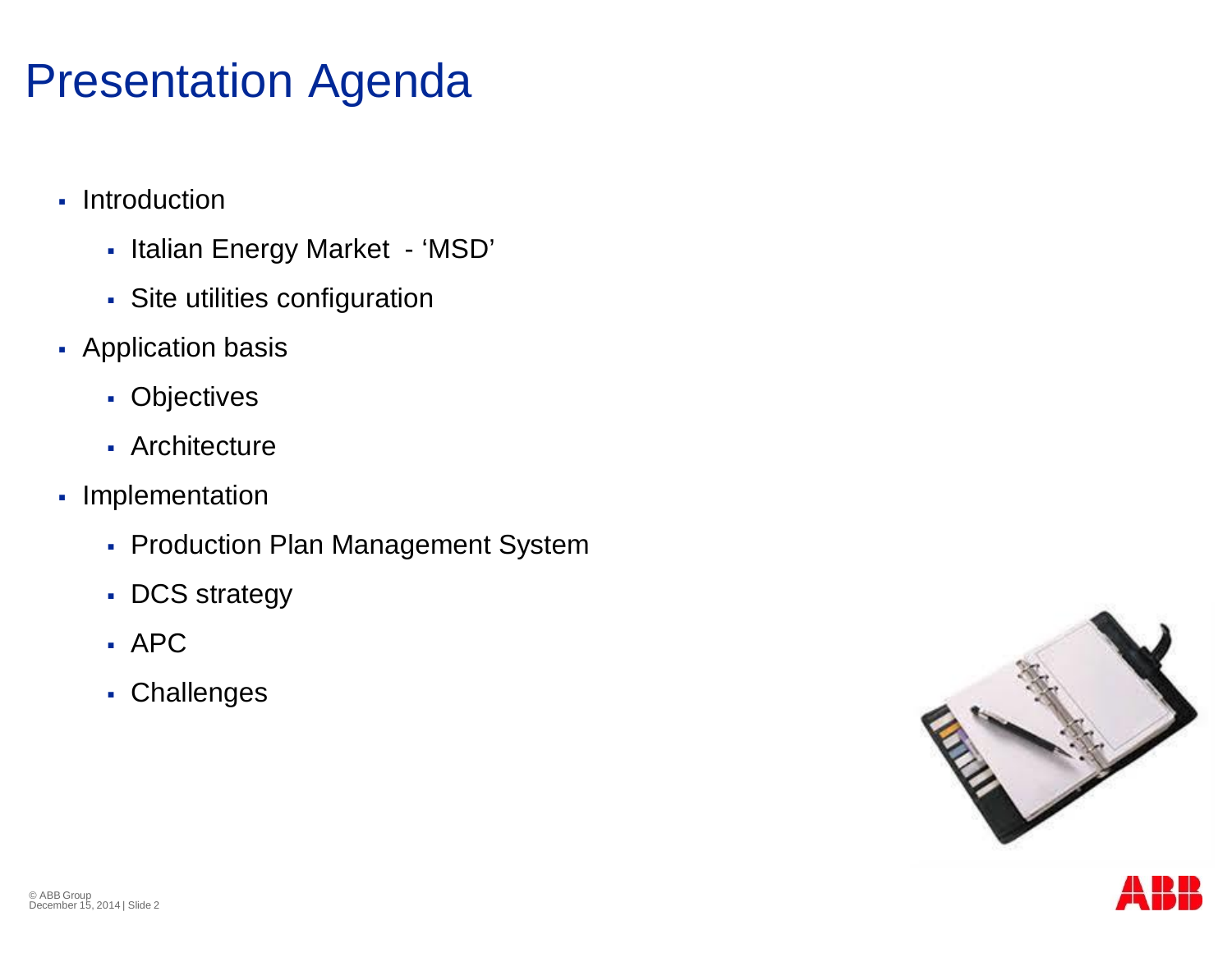#### Electrical Grid basics

- § Power Production must match Power usage at all times to preserve frequency stability
- § Grid management trim Power Production continuously to achieve balance, 24x7
- § Changes are due not only to changes in demand but also to production changes from high priority supplies e.g. wind, solar
- § Power producers able to implement real-time control of energy following Grid dispatch requests have a price premium e.g. MSD market
- § Power producers that cannot implement real-time control sell at ordinary, lower price e.g. MGP market



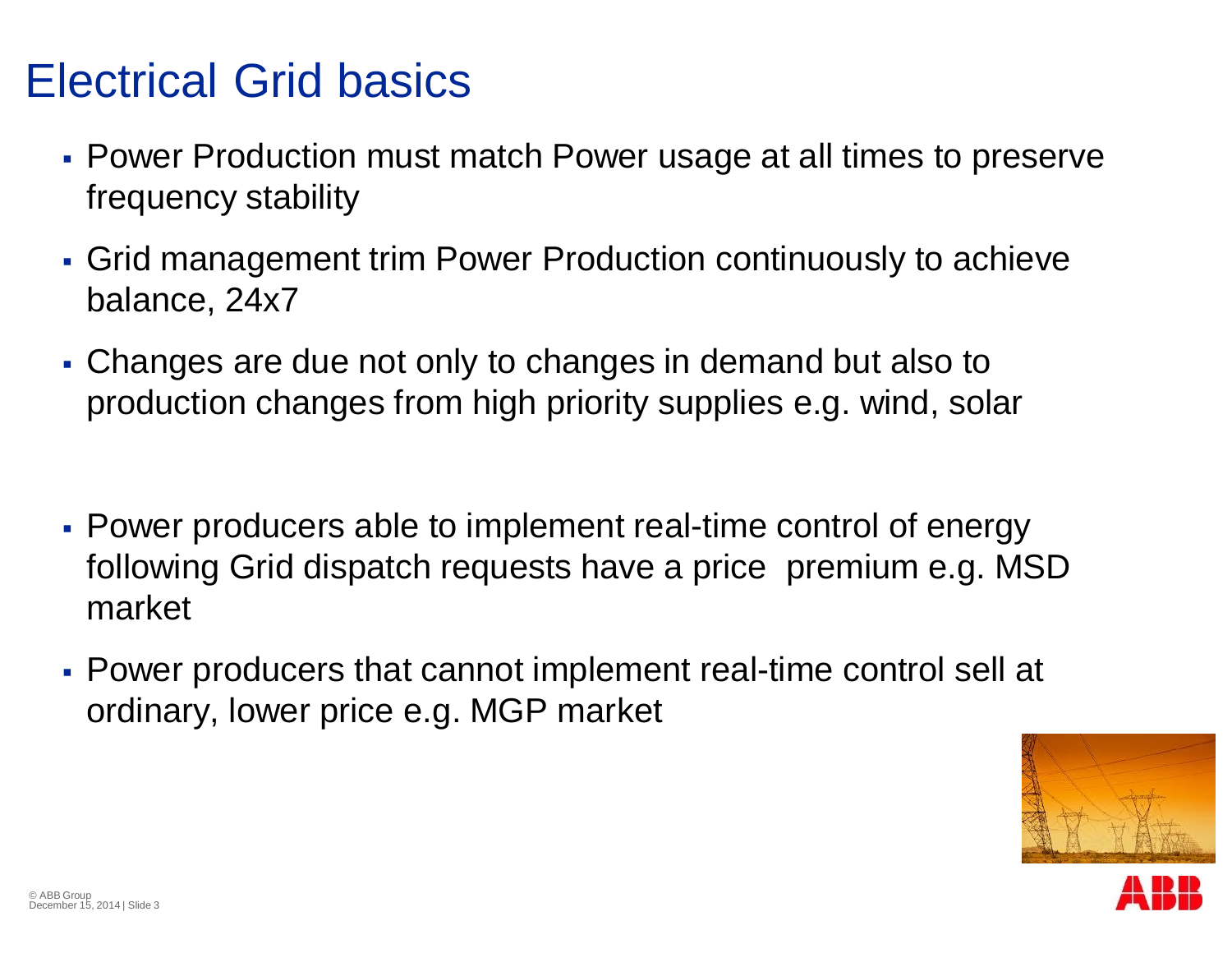#### Italian Energy Market - 'MSD' brief concepts

Grid requirements: provide various energy contributions:

- Primary contribution: direct GT response to frequency changes, timeframe tens of seconds
- § Secondary contribution: quick changes in energy production following direct request from grid control via RTU connected to DCS; request comes as a real-time trim signal applied to a contractually agreed plant max contribution
- § Tertiary contribution: periodic changes (every 15 minutes) in energy production following a schedule approved by grid and available to open market bid/sale.

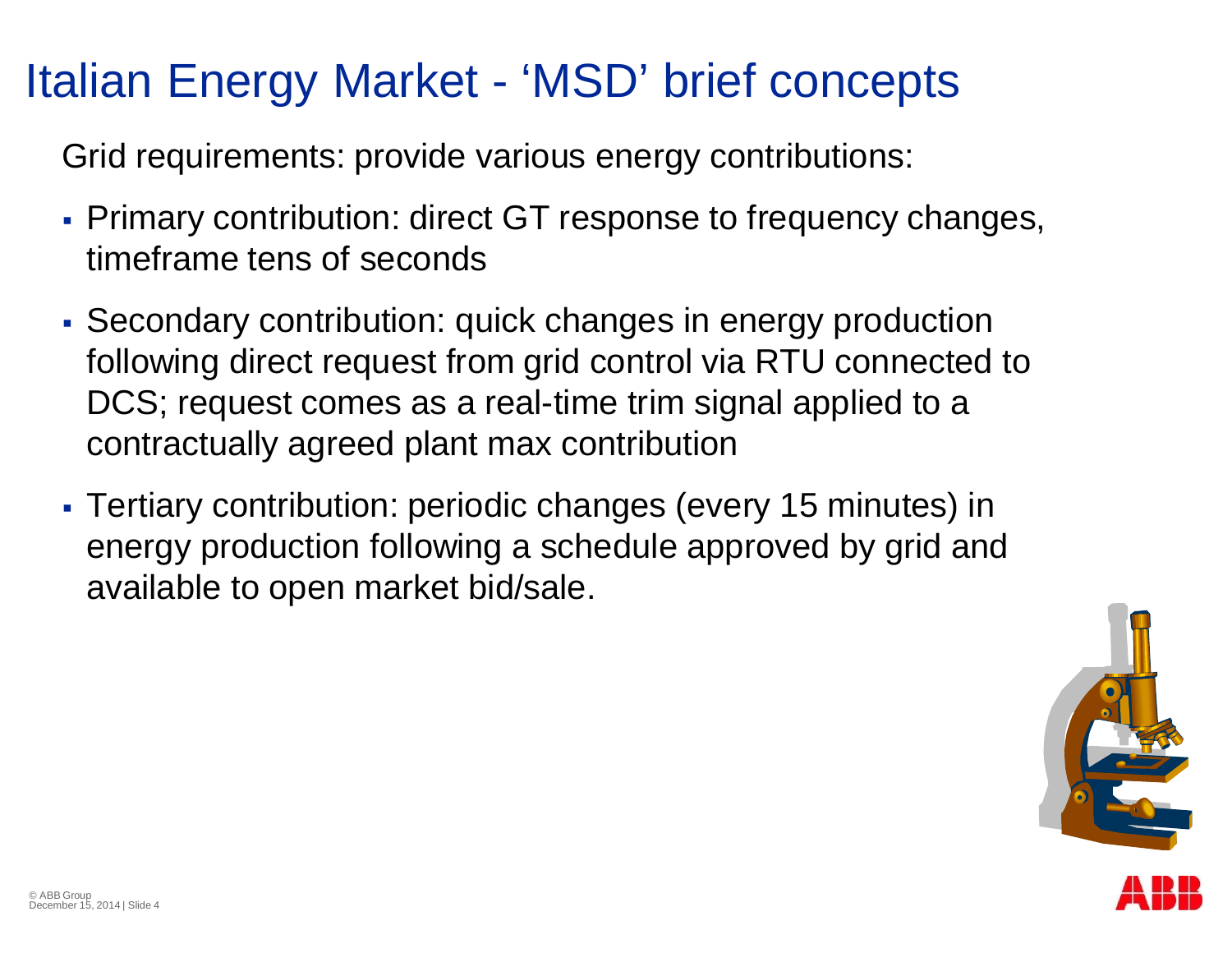#### Site status

- § Two twin combined cycles, 4 GTs, 2 ST with steam export to site users (refinery, petrochem site), 480 MW
- § Backpressure FG/FO fired plant, production of max 48 MW.
- § Complex site, with strong usage of steam and power (~70 MW, 200 t/h of steam)
- § Three levels of steam (HP, MP and BP), combined cycles and backpressure units connected to all steam headers
- § Need to access to MSD market while preserving steam/energy supply - quality and reliability



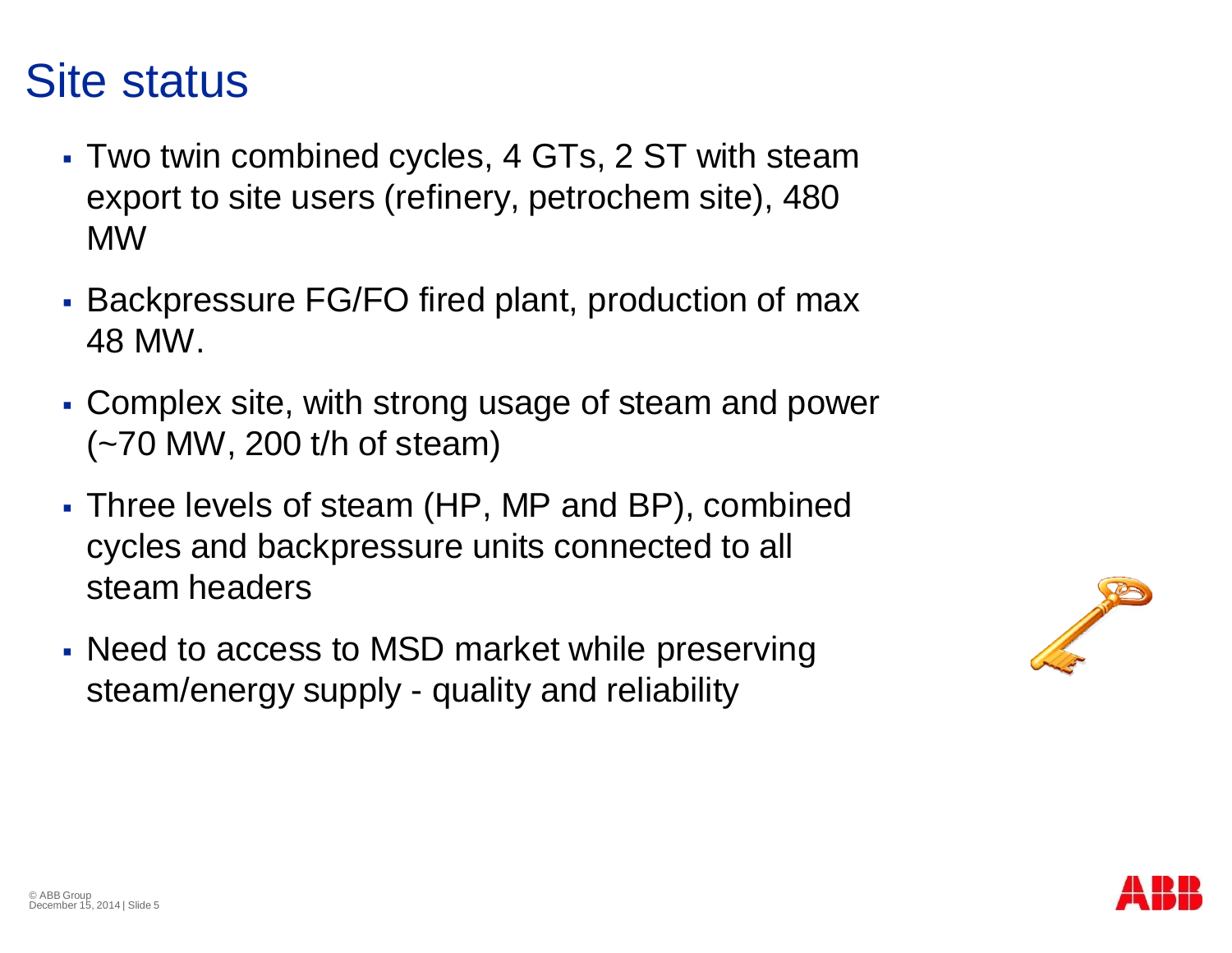### Site utilities configuration

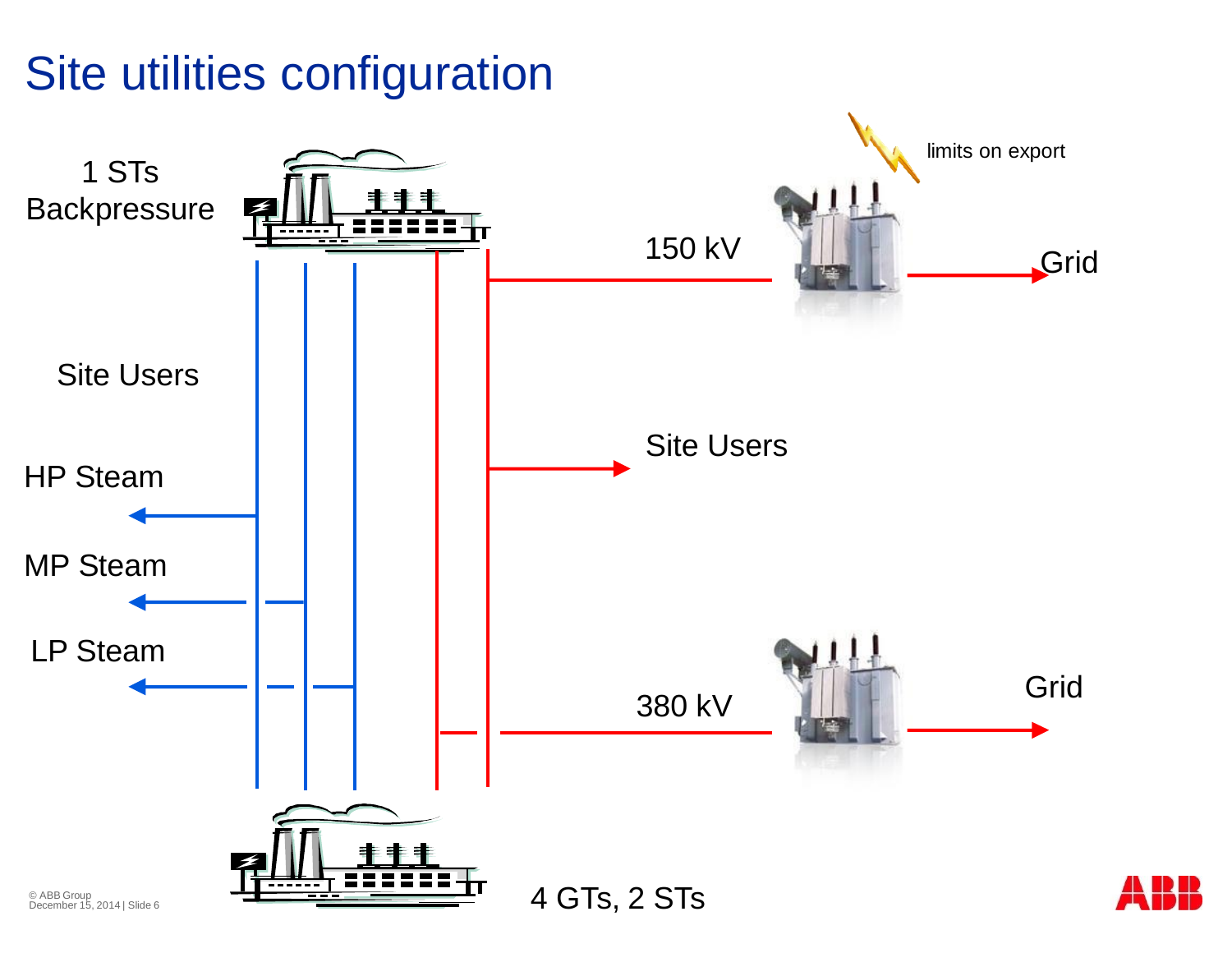#### Site overall objectives

- Satisfy site requests for steam and energy, maintain steam headers quality
- When energy price is high, take advantage of available power - maximize production of backpressure plant so to maximize export and profits
- When energy price is low, minimize production of backpressure plant so to minimize production costs
- In all cases, trim backpressure plant so to satisfy production with minimum production cost

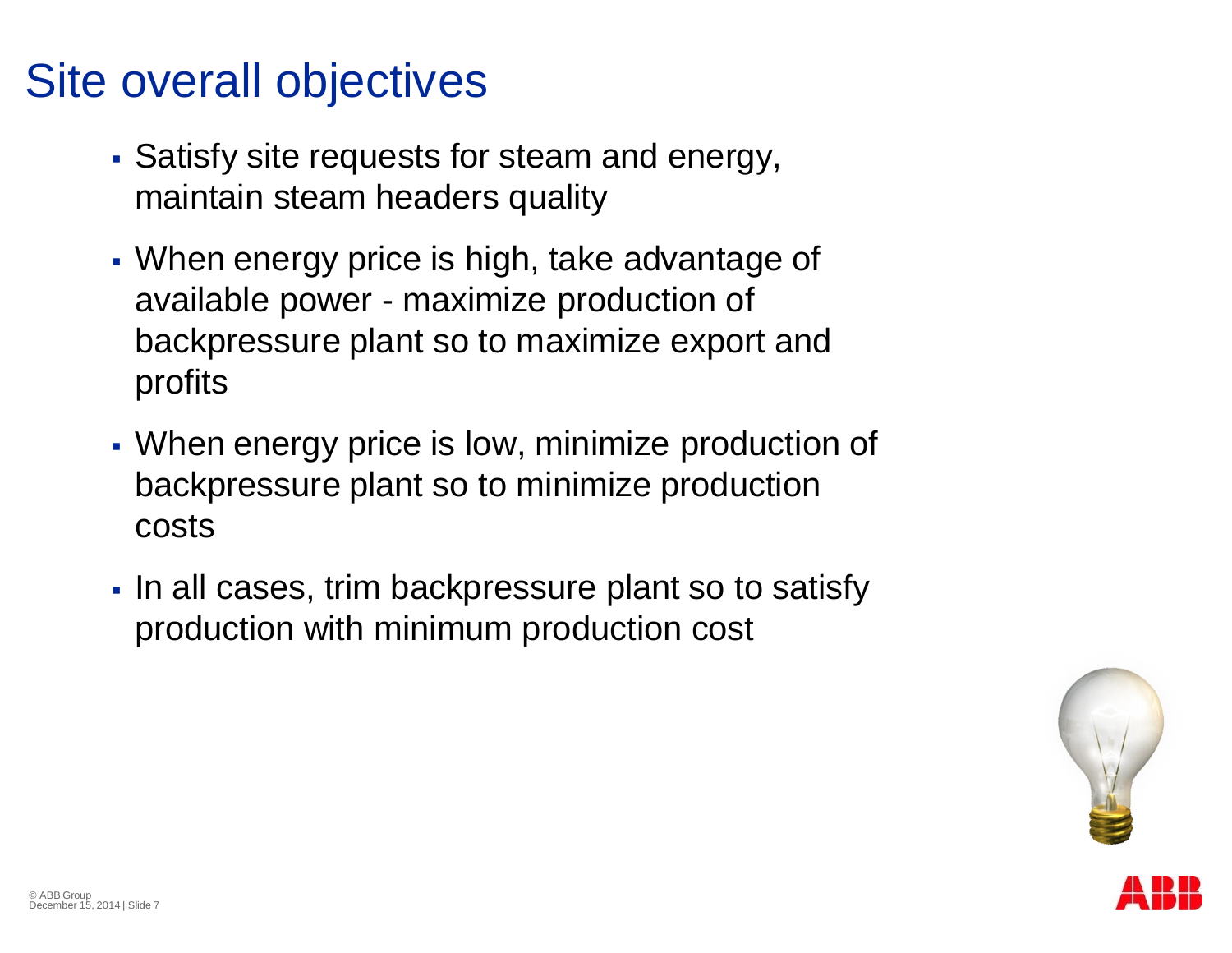#### Multiple time-horizons

- Primary contribution implementation GT level
- § Secondary contribution implementation DCS level & Production Plan Management software
- Tertiary contribution implementation need to coordinate multiple plant loads
- Optimization
- Need to have multiple automation layers running with objectives set on very different time horizons – from seconds to an hour



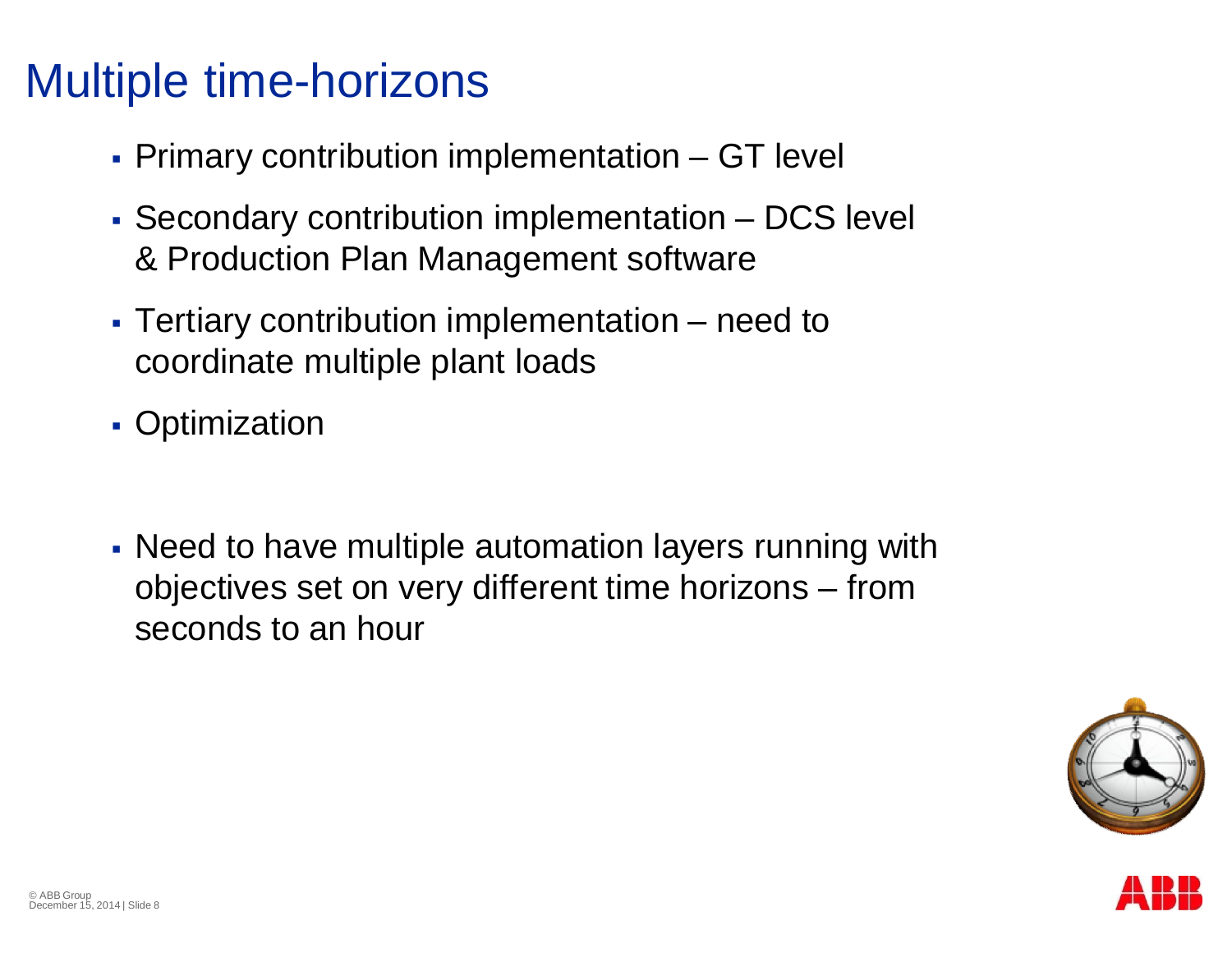#### Control architecture



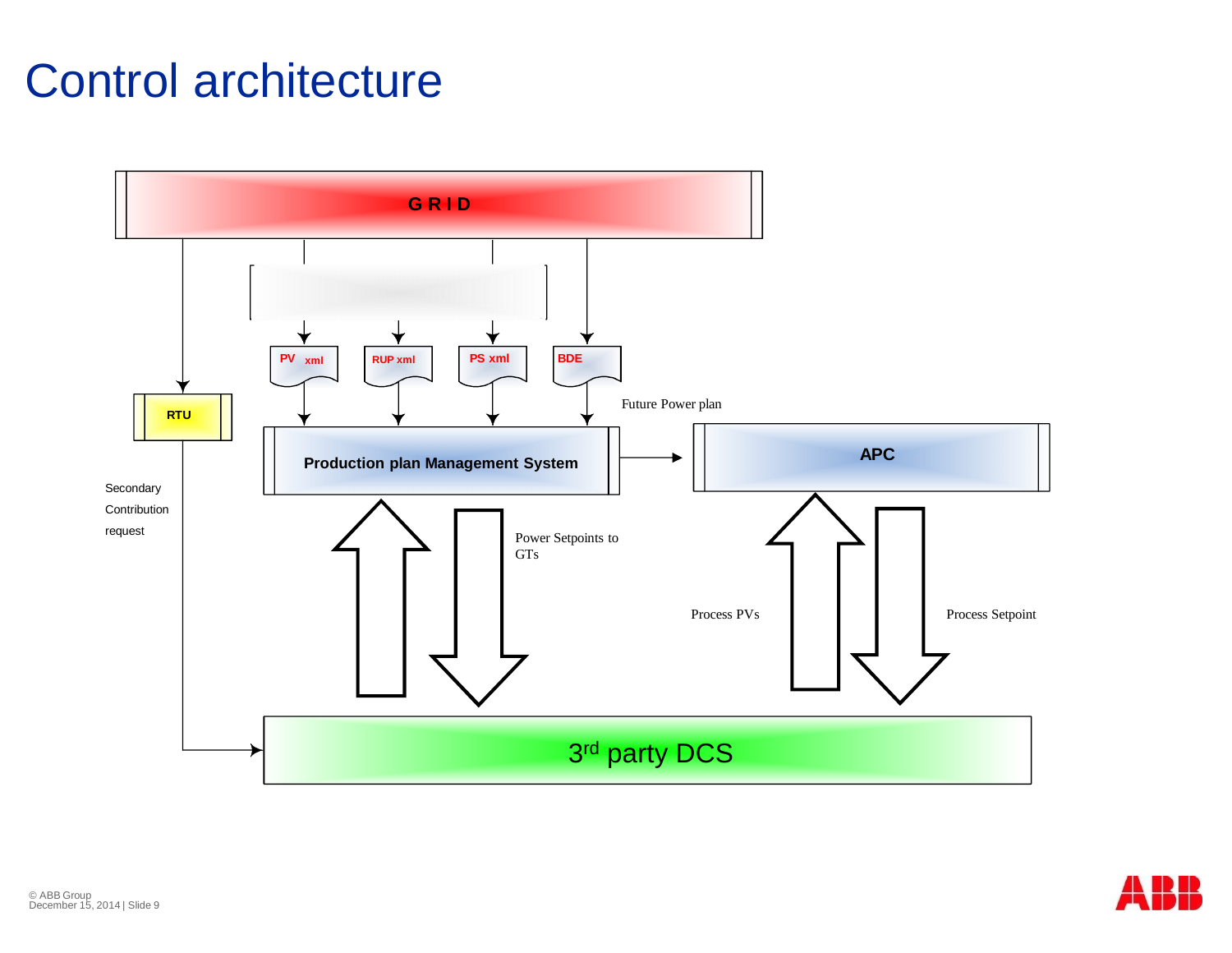#### Control architecture – layered approach (1/2)

- § DCS control layer to
	- § Control total current production by moving all GTs, considering Hi/Lo limits and saturation
	- § Provide response to secondary contribution changes via RTU
- § Production Plan Management System able to:
	- Compute energy production over 15 m interval
	- § Control/compensate energy imbalances
	- § Process Grid plan messages
	- Present detailed HMI related to production plans
	- Store plans production data for monitoring and accounting purposes



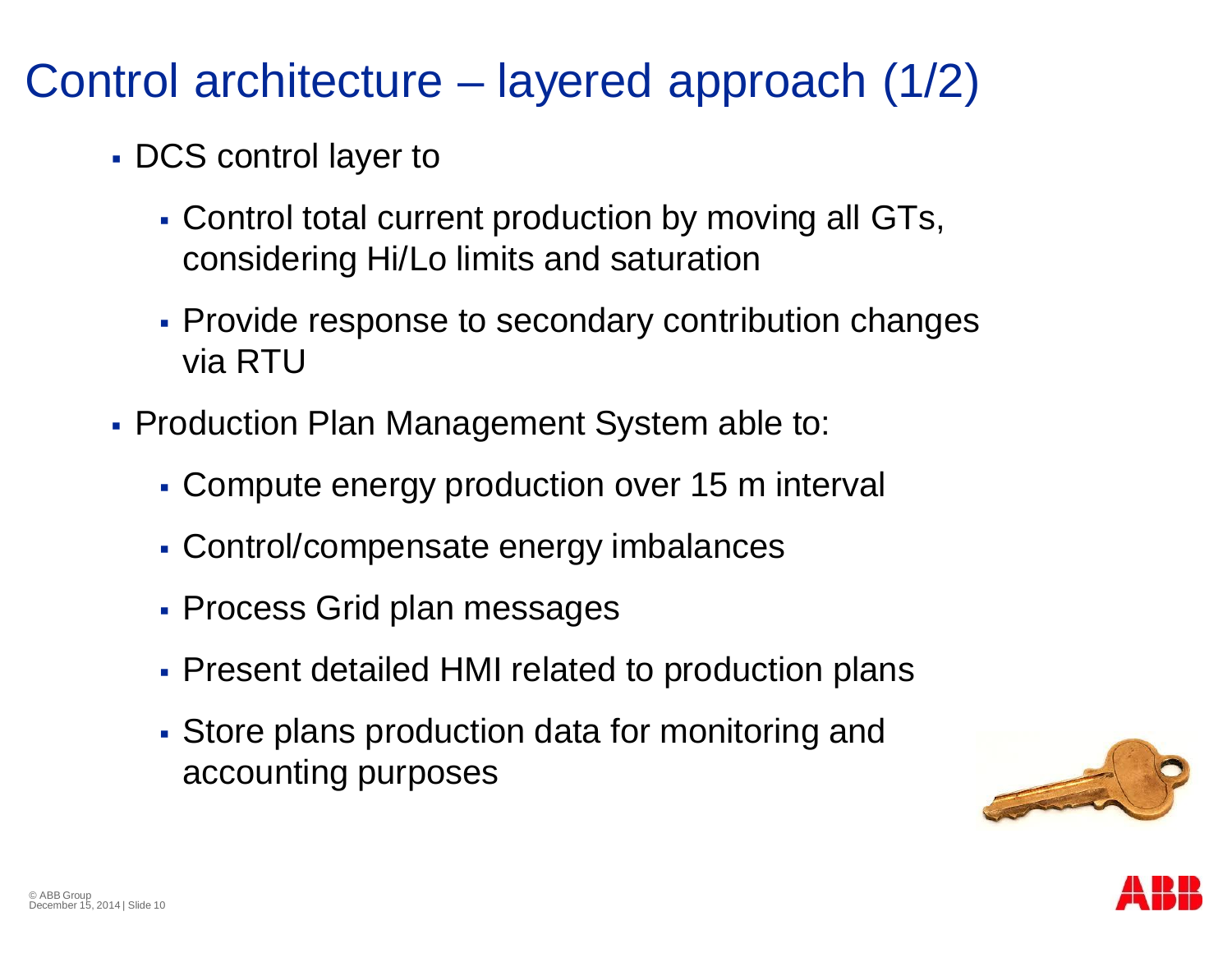#### Control architecture – layered approach (2/2)

- § APC Layer to:
	- Maintain limits on power export (limits on two separate export lines, 150 and 400 kV)
	- Maintain pressure and pressure control ability
	- Maintain GTs margins, both current and future
	- § Optimize cogen/backpressure balance to minimize costs
	- Keep process values within constraints



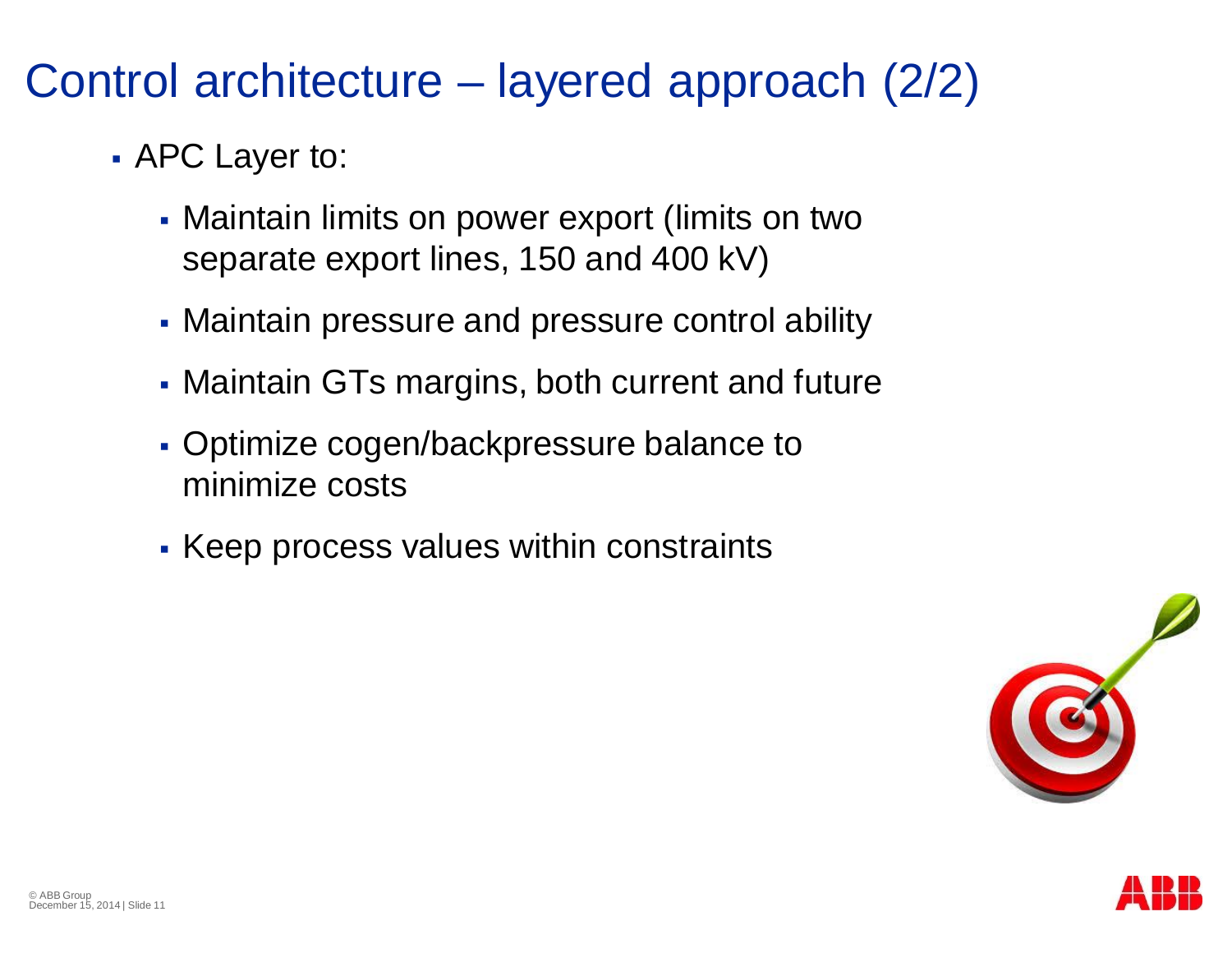## Production Plan Management

- § Receives Power Plan from Grid before midnight and handles any update requests (BDE)
- § Computes feasible Power Plan in MW from Grid ideal Power Plan, considering secondary band, RUP and practical physical limitations.
- § Minimize difference between realistic and ideal Power Plan (integral over time) subject to Min/Max power limits and max ramp rates.
- The computed plan is then passed to the DCS for implementation.
- § Real-time assessment of actual energy exchange is performed.
- Real time compensation of any deviation from the planned Power Plan is implemented by the DCS
- § SAPP software from ABB

|                    |            |                | Potenza              |                      |         |           |                 |         |                      |  |
|--------------------|------------|----------------|----------------------|----------------------|---------|-----------|-----------------|---------|----------------------|--|
|                    |            | <b>PV GRTN</b> | media<br><b>GRTN</b> | <b>Semi</b><br>banda | Pmax    |           | <b>Grad Max</b> |         |                      |  |
| Orario             | Min        | [MWh]          | [MW]                 | [MW]                 | [MW]    | Pmin [MW] | [MW/min]        |         |                      |  |
| 5.45               | 0.00       | 33.75          | 135.00               | 20.00                | 380.00  | 200.00    | 10.00           |         |                      |  |
| 6.00               | 15.00      | 33.75          | 135.00               | 20.00                | 380.00  | 200.00    | 10.00           |         |                      |  |
| 6.15               | 30.00      | 34.26          | 137.05               | 20.00                | 380.00  | 200.00    | 10.00           |         |                      |  |
| 6.30               | 45.00      | 34.78          | 139.10               | 20.00                | 380.00  | 200.00    | 10.00           |         |                      |  |
| 6.45               | 60.00      | 34.78          | 139.10               | 20.00                | 380.00  | 200.00    | 10.00           |         |                      |  |
| 7.00               | 75.00      | 34.78          | 139.10               | 20.00                | 380.00  | 200.00    | 10.00           |         |                      |  |
| 7.15               | 90.00      | 47.90          | 191.60               | 20.00                | 380.00  | 200.00    | 10.00           |         |                      |  |
| 7.30               | 105.00     | 47.90          | 191.60               | 20.00                | 380.00  | 200.00    | 10.00           |         |                      |  |
| 7.45               | 120.00     | 47.90          | 191.60               | 20.00                | 380.00  | 200.00    | 10.00           |         |                      |  |
| 8.00               | 135.00     | 47.90          | 191 60               | 20,00                | 380.00  | 200,00    | 10.00           |         |                      |  |
| 8.15               | 150.00     | 62.90          | 280                  |                      |         |           |                 |         |                      |  |
| 8.30               | 165.00     | 64.07          |                      |                      |         |           |                 | PF [MW] |                      |  |
| 8.45               | 180.00     | 65.24          | 260                  |                      |         |           |                 |         |                      |  |
| 9.00               | 195.00     | 66.42          |                      |                      |         |           |                 |         |                      |  |
| 9.15               | 210.00     | 67.00          | 240                  |                      |         |           |                 |         |                      |  |
| 9.30               | 225.00     | 67.00          | 220                  |                      |         |           |                 |         |                      |  |
| <b>OUTPUT DATA</b> |            |                |                      |                      |         |           |                 |         |                      |  |
|                    | <b>Min</b> | PF [MW]        | 200                  |                      |         |           |                 |         |                      |  |
|                    | 0.00       | 135.00         |                      |                      | PV [MW] |           |                 |         |                      |  |
|                    | 1.00       | 135.00         | 180                  |                      |         |           |                 |         |                      |  |
|                    | 2.00       | 135.00         | 160                  |                      |         |           |                 |         |                      |  |
|                    | 3.00       | 135.00         |                      |                      |         |           |                 |         |                      |  |
|                    | 4.00       | 135.00         | 140                  |                      |         |           |                 |         |                      |  |
|                    | 5.00       | 135.00         |                      |                      |         |           |                 |         |                      |  |
|                    | 6.00       | 135.00         | 120                  |                      |         |           |                 |         |                      |  |
|                    | 7.00       | 135.00         |                      |                      |         |           |                 |         |                      |  |
|                    | 8.00       | 135.00         | 100                  |                      |         |           |                 |         |                      |  |
|                    | 9.00       | 135.00         | 0                    | 50                   |         | 100       | 150             |         | 200<br>Tempo [m] 250 |  |
|                    | 10.00      | 135.00         |                      |                      |         |           |                 |         |                      |  |

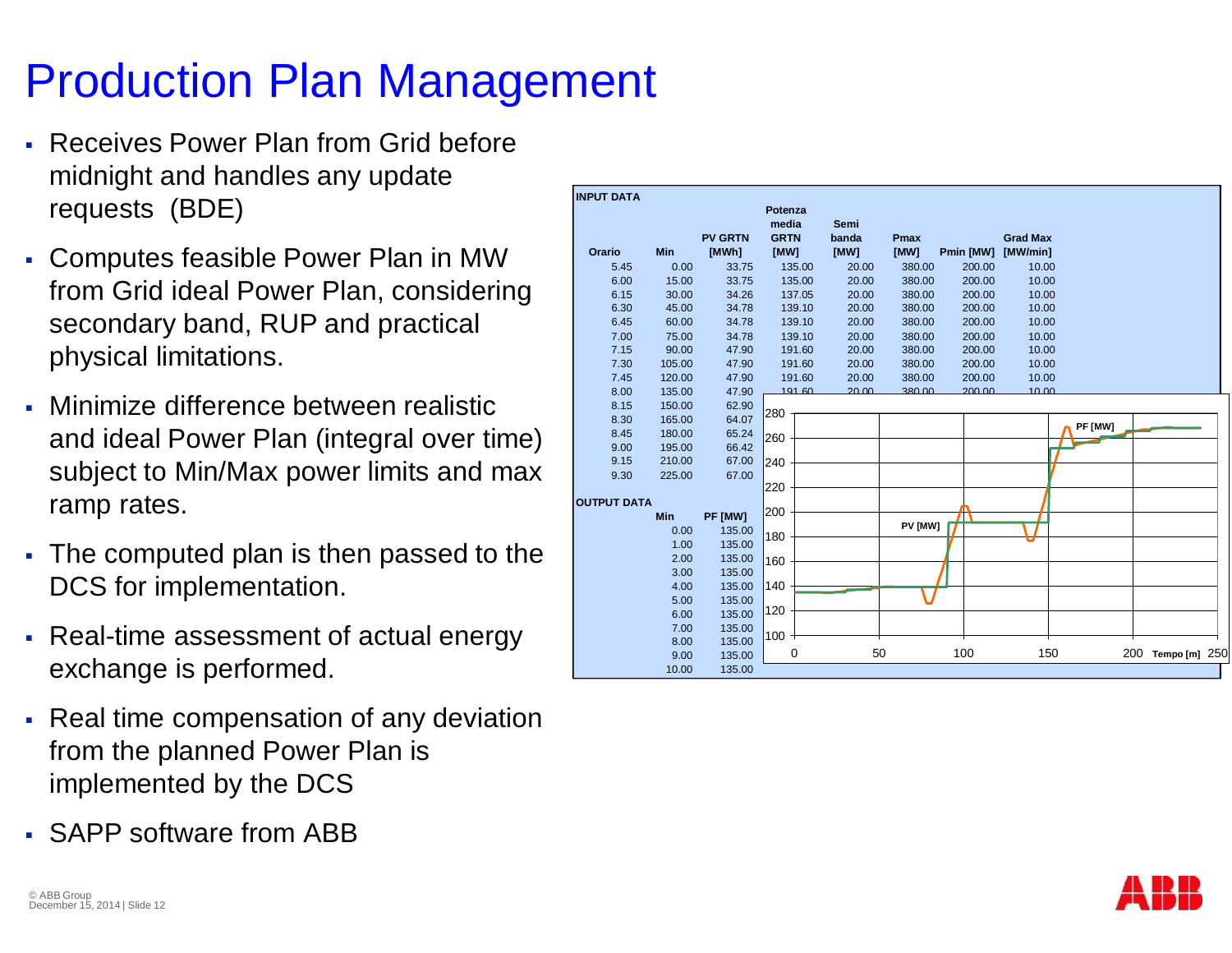#### Power Plan Management – Client View



- § Real time view of Power Plan implementation
- Ideal and Feasible Plan
- Real time compensation of energy unbalances compared to plan
- Can see changes in plant capability due to e.g. external temperature
- § SAPP client

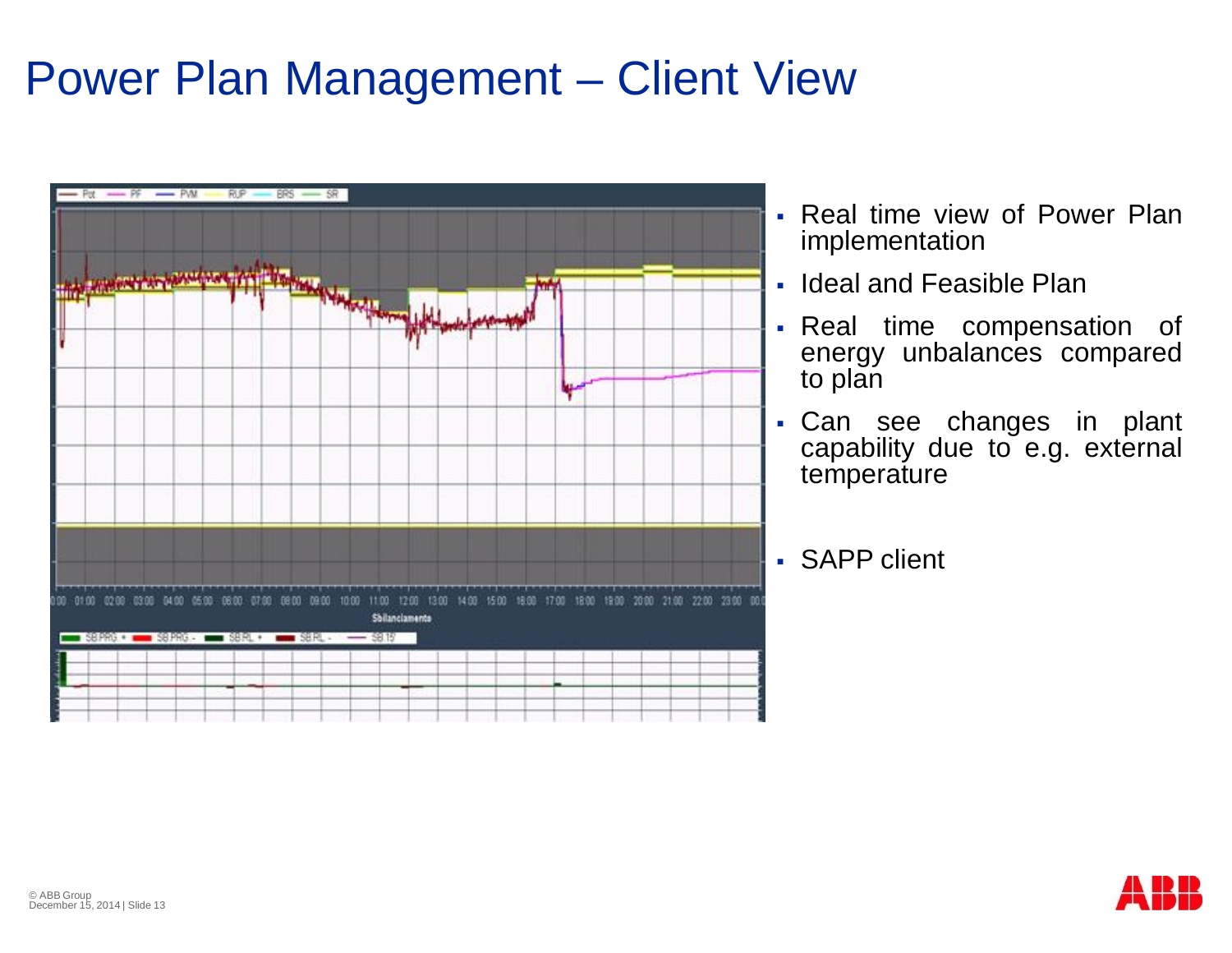## DCS Control strategy



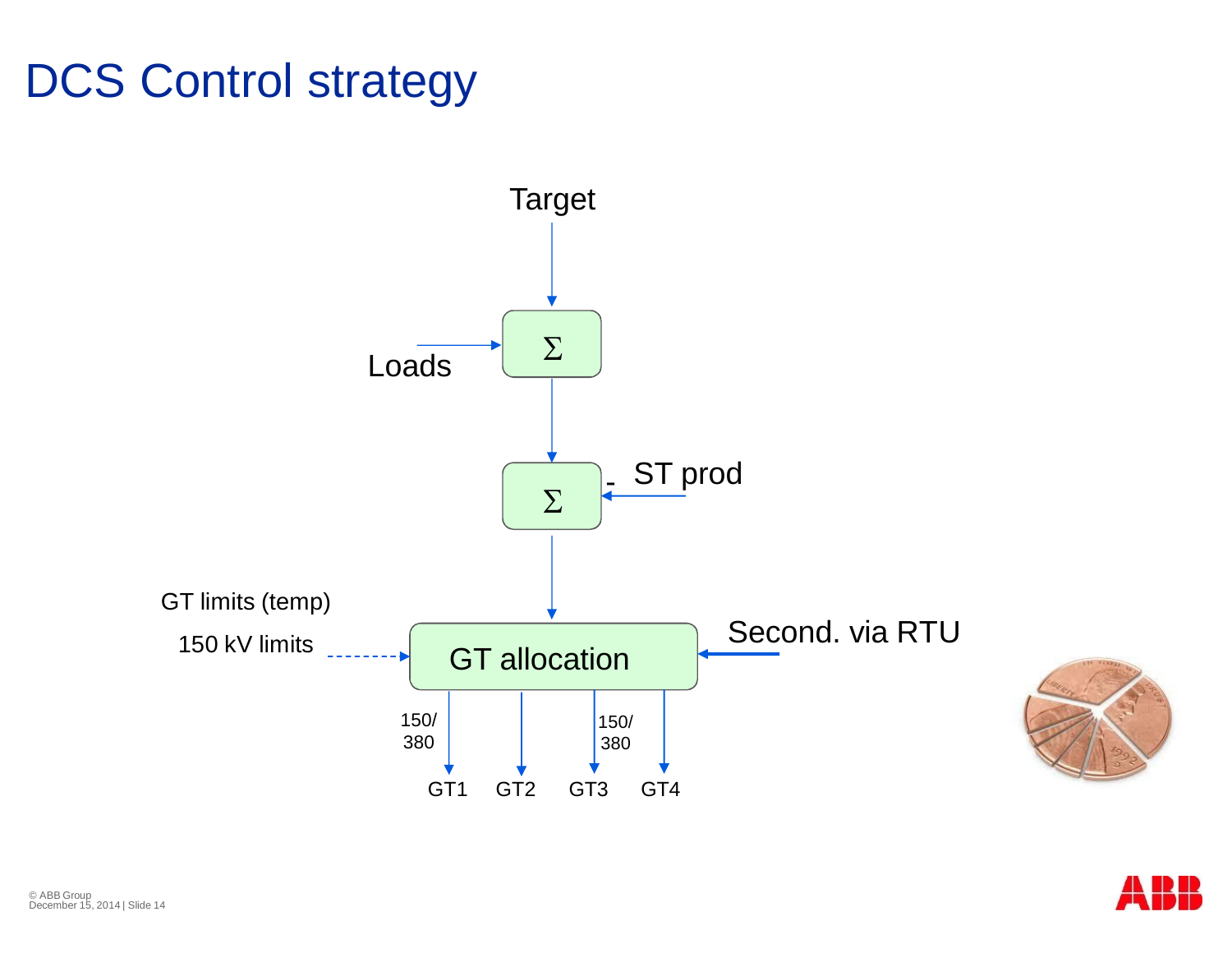### APC Design basics (1/2)

- § Main CVs
	- § Power Net Export (150 Kv transformer)
	- § Power Net Export (380 Kv transformer)
	- § Backpressure plant physical limits, e.g. ST temp
	- MP steam header pressure
	- LP steam header pressure
	- GTs avoid saturation
	- § Various actuators avoid saturation
	- § Minimize Backpressure plant production when possible (both limit and LP)



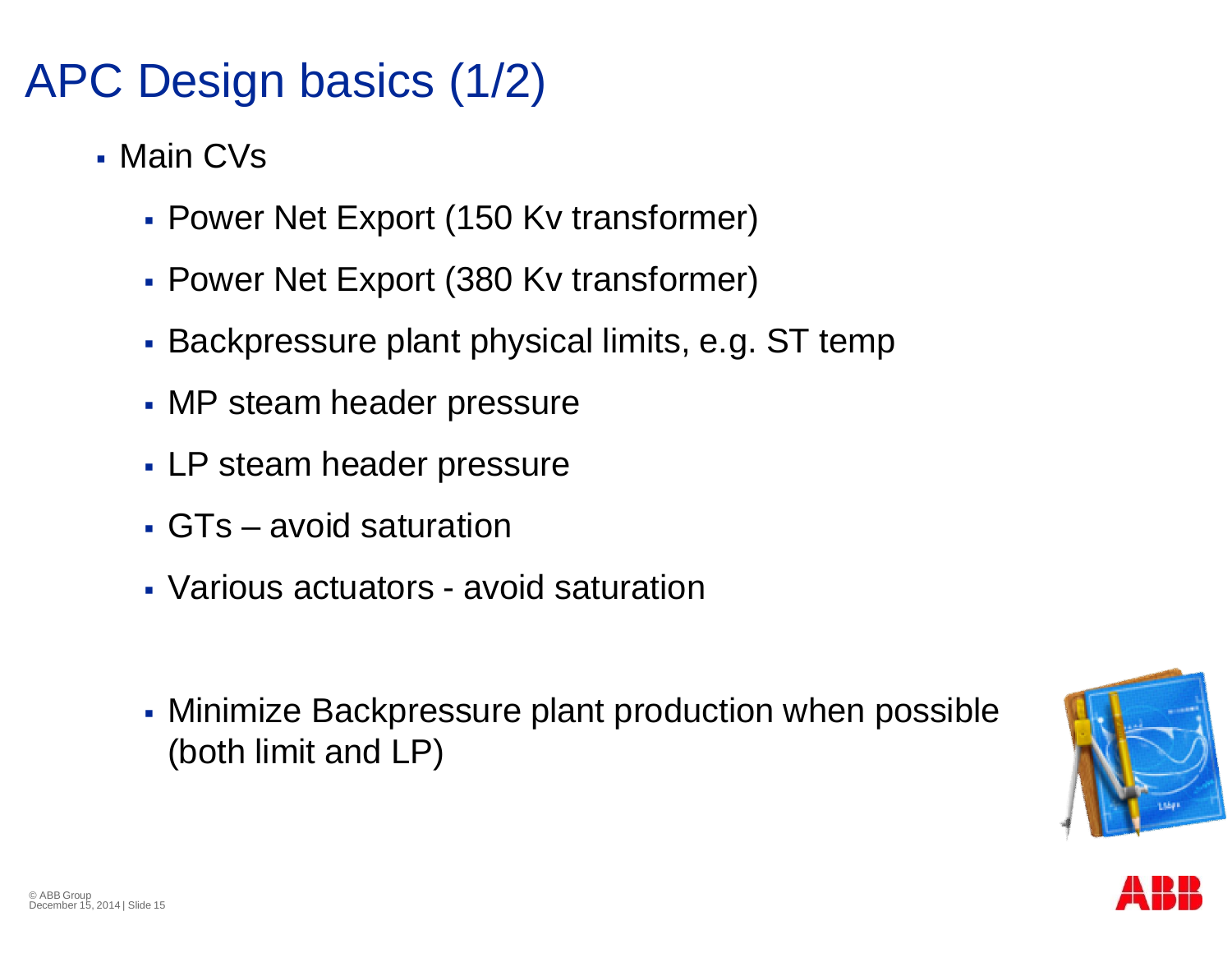#### APC Design basics (2/2)

- § Main MVs
	- § CC1 and CC2 HP steam draws
	- § CC2 and CC2 MP steam draws
	- § CC1 and CC2 LP steam draws
	- § BP HP steam draw
	- § BP MP steam draw
	- § BP LP steam draw
	- § CC1 and CC2 ST inlet pressure MP



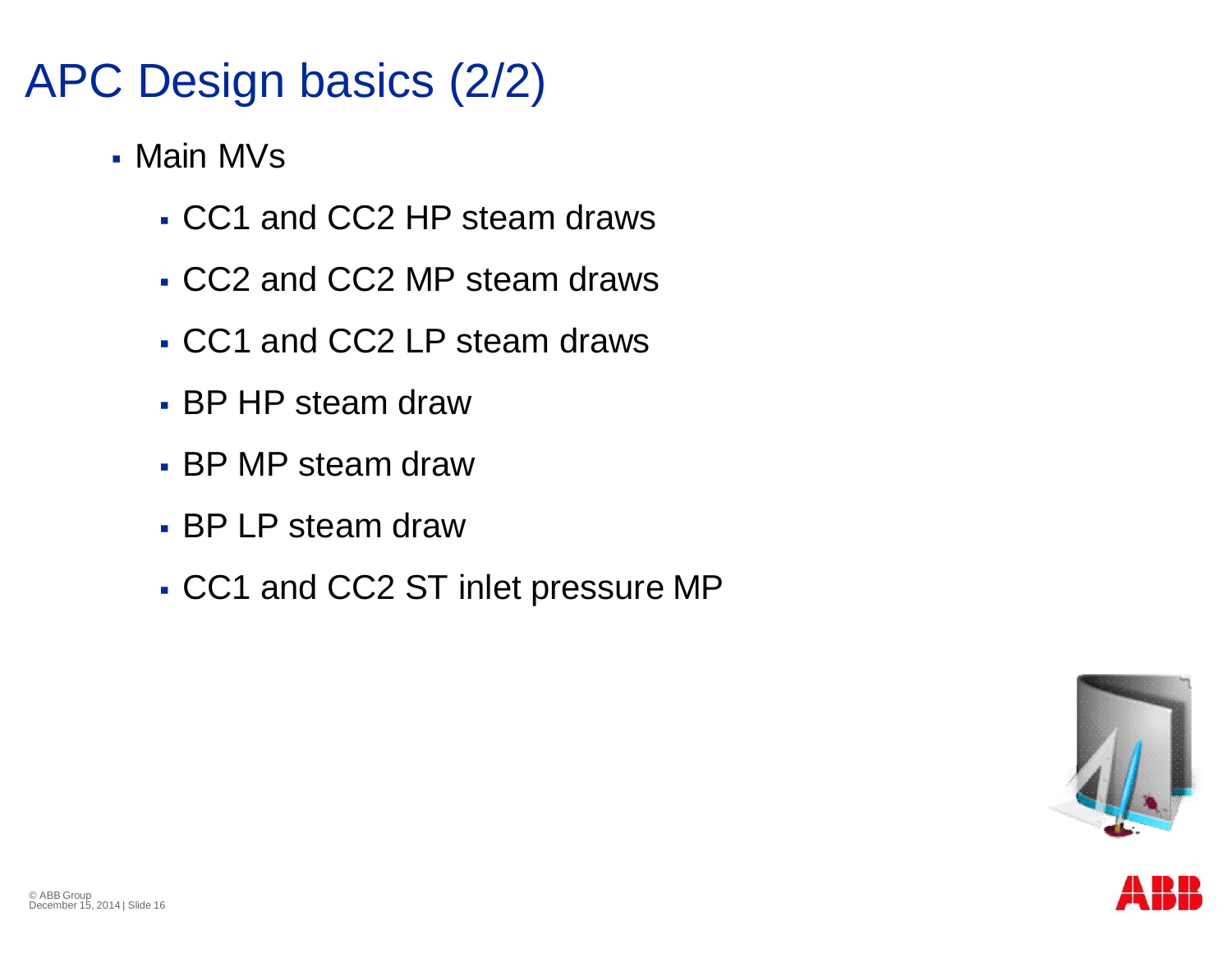#### APC main variables

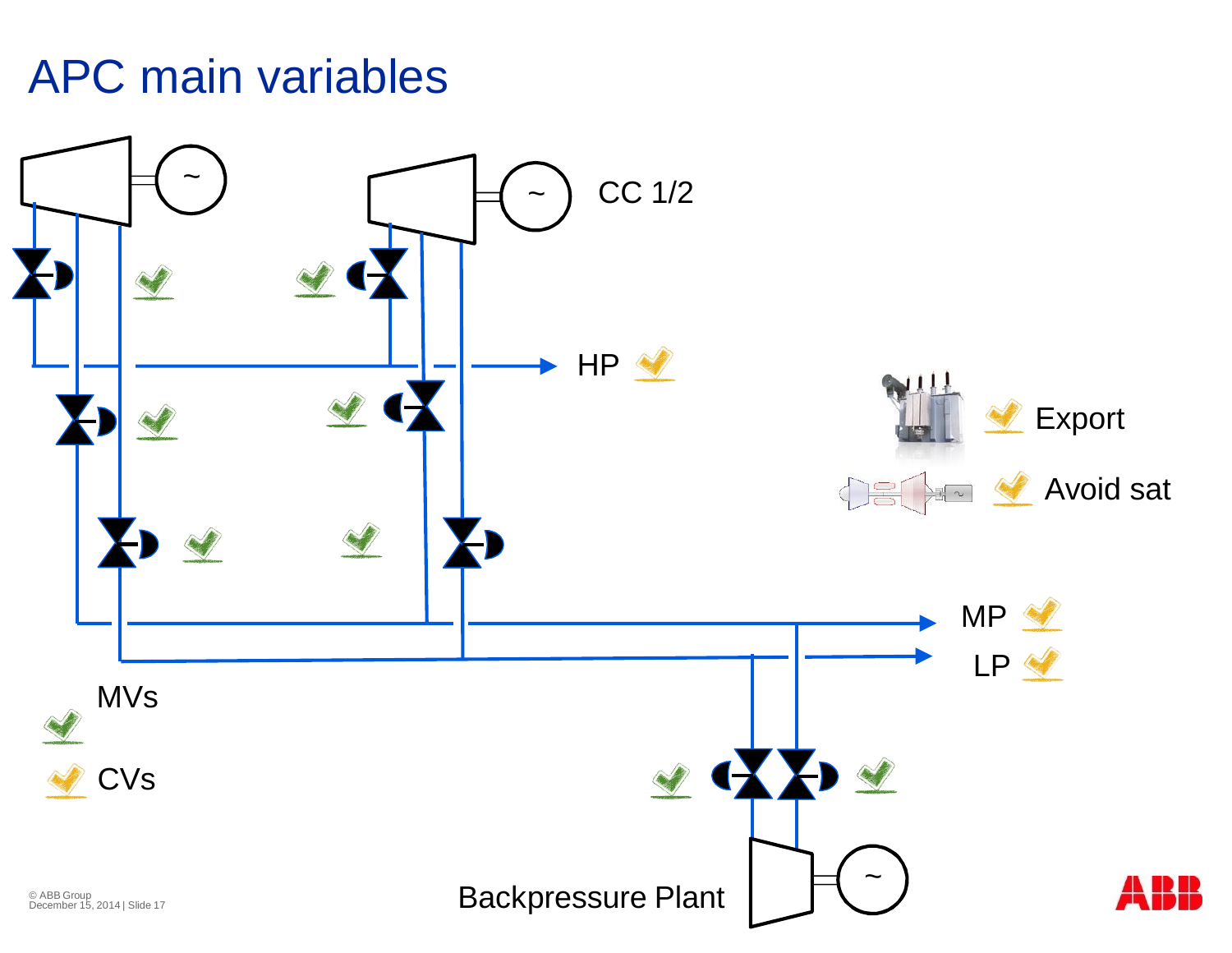#### System Architecture

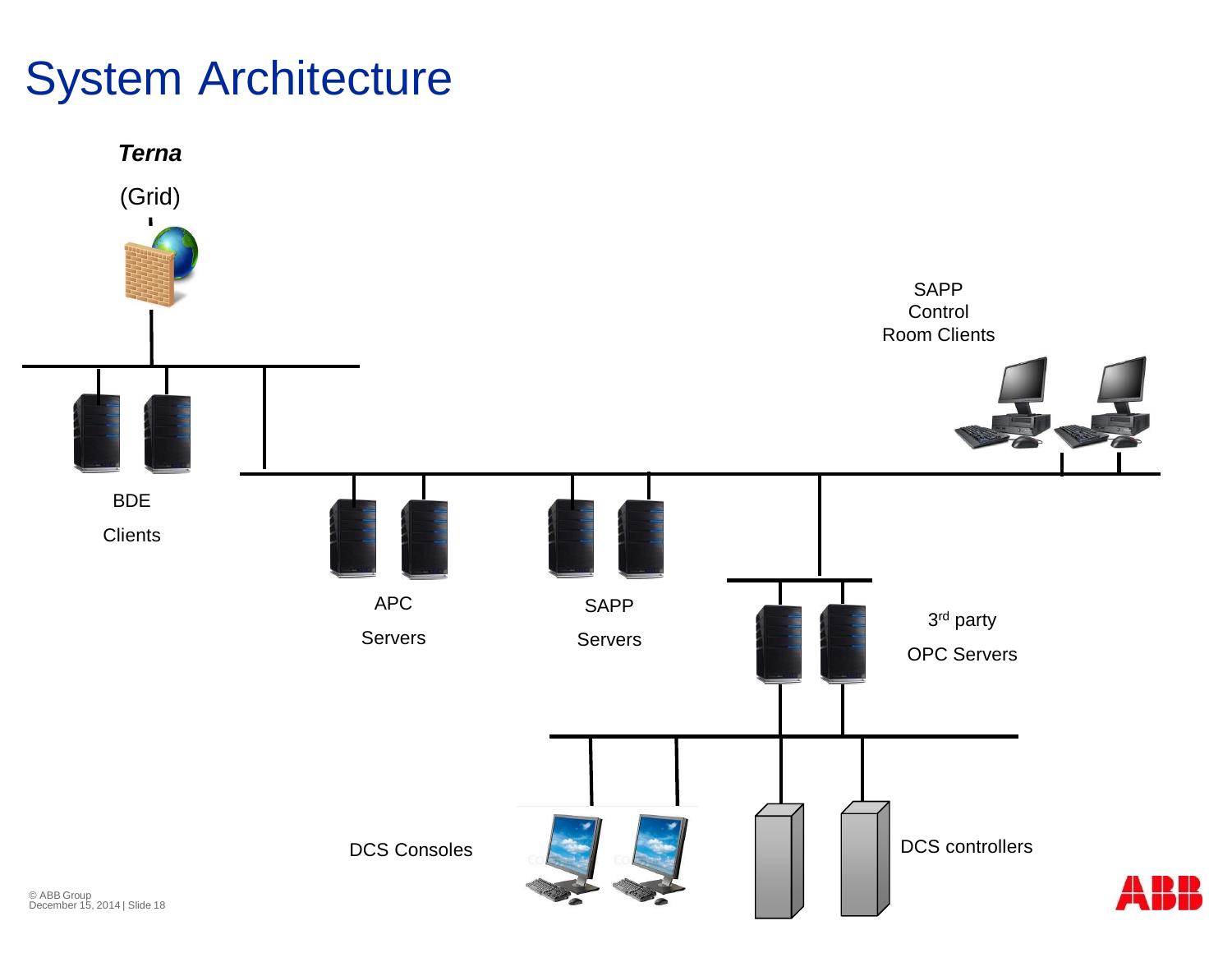#### System Architecture – Information flow

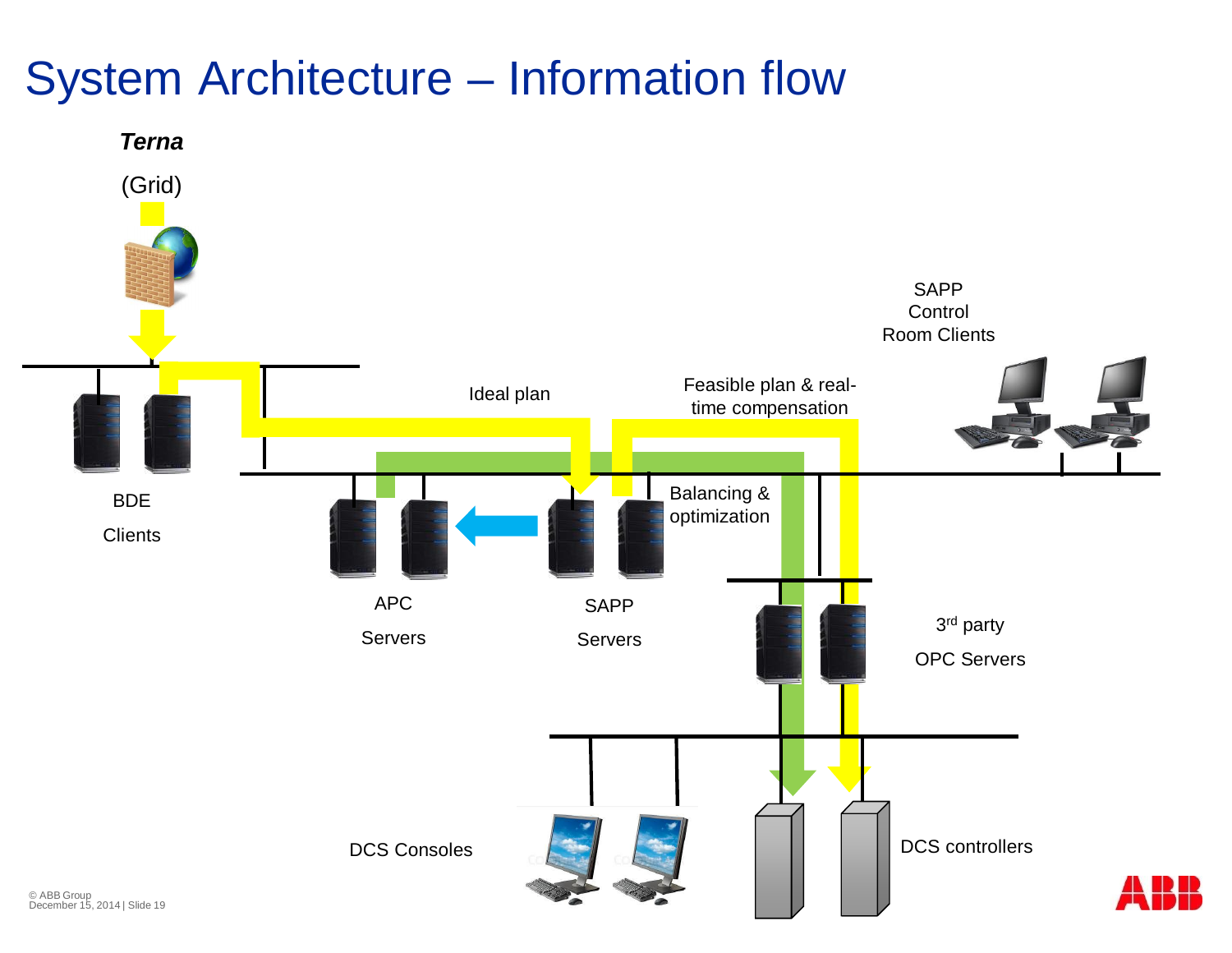#### Project challenges - schedule

- § Project execution in 5 months (award to end commissioning)
- Multiple parties involved  $-$  DCS automation from 3<sup>rd</sup> party. ABB designed DCS schemes, designed and implemented Power Plant Management layer and APC
- § Challenging implementation schedule and environment: this project was part of multiple implementation packages executed by the customer between March and Sept 2011 – ranging from DCS upgrade to IT and telecom infrastructure setup. Delays on APC would have made impossible to deliver the complete solution.



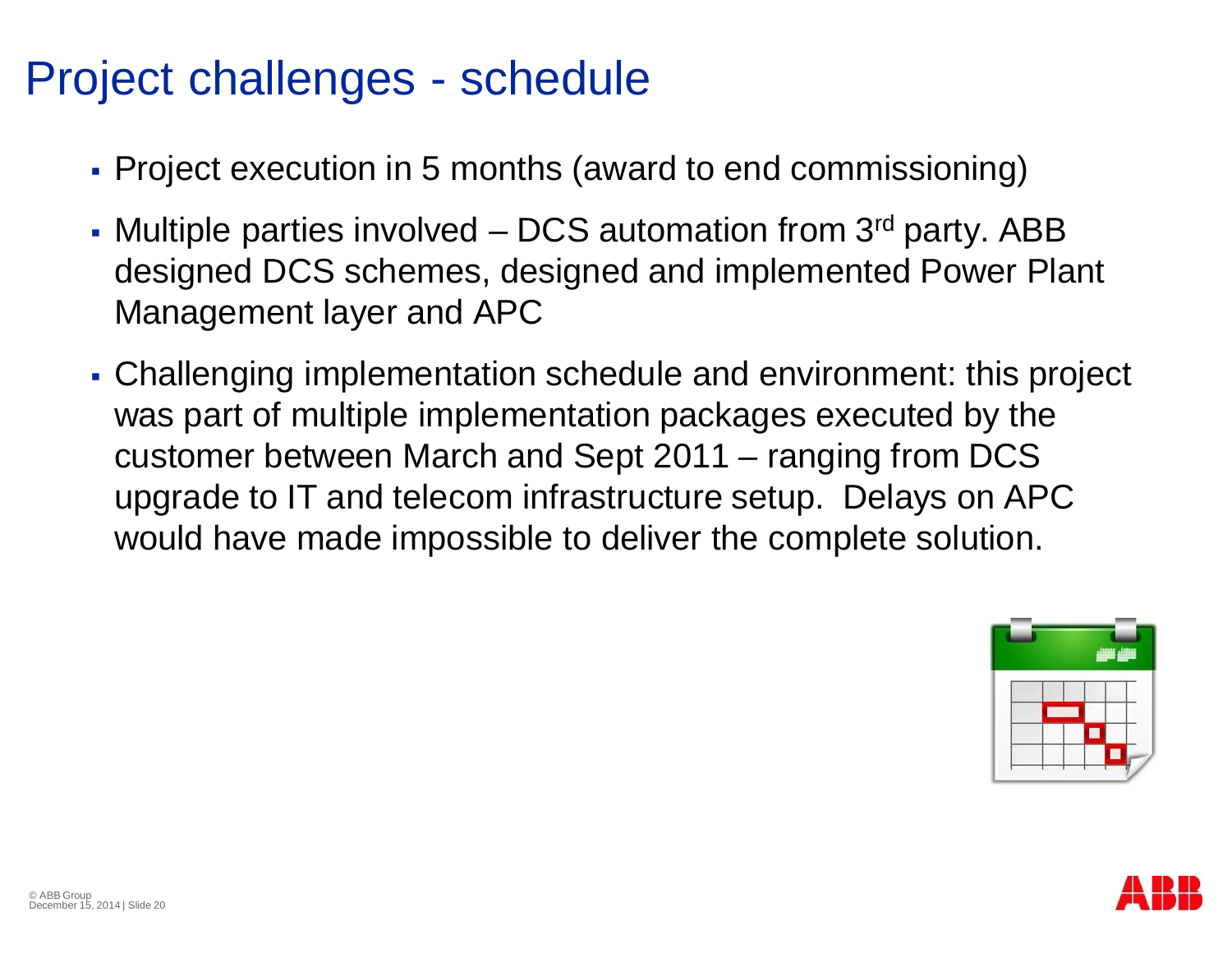#### Generator interconnection changes

Generator interconnections to 150 kV/380 kV may and will change over time e.g. due to maintenance.

Typically, 3 generators are kept on 150 kV. Table lists possible connections to 150 kV, all others to 380 kV.

As interconnection changes, impact on MVs to power export CV changes.

APC handles all cases.

| Case             | GT <sub>1</sub> | GT <sub>3</sub> | ST <sub>1</sub> | ST <sub>2</sub> | <b>Backpressure</b> |
|------------------|-----------------|-----------------|-----------------|-----------------|---------------------|
| 1                | X               |                 |                 | X               | X                   |
| $\boldsymbol{2}$ |                 | X               | X               |                 | X                   |
| $\mathbf{3}$     | X               |                 | X               |                 | X                   |
| 4                |                 | X               |                 | X               | X                   |
| 5                | X.              |                 |                 |                 | X                   |
| 6                |                 | χ               |                 |                 | X                   |



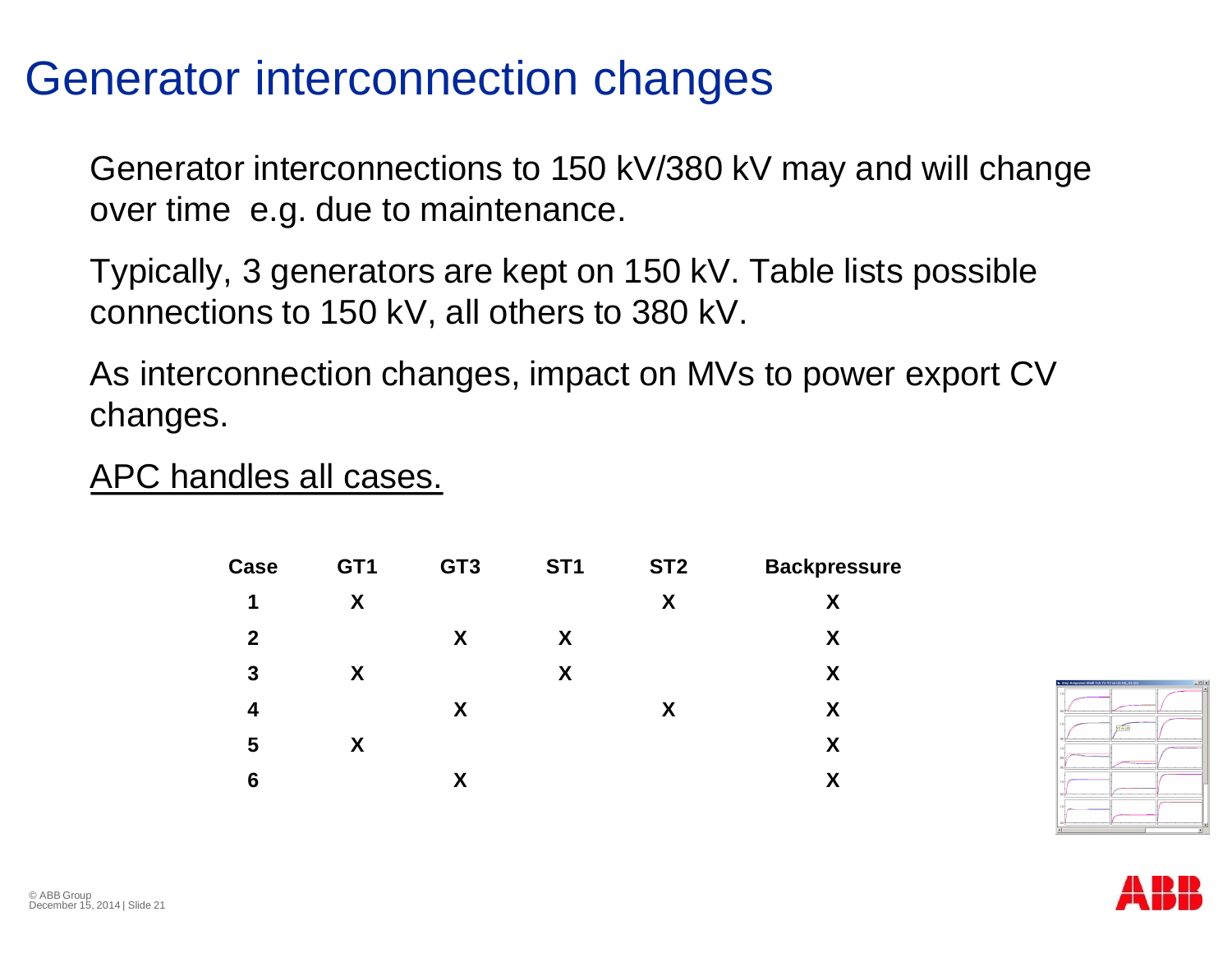### Load increase, use of HICs



- Production increase early morning
- § Schedule information anticipate actual load request increase (~20 min ahead)
- APC reduces steam export from CC so to increase Power Production from BP unit
- § APC moves MVs ahead to reduce ratio 150 kV/380 kV export i.e. increasing steam export from 150 kV linked gen vs. 380
- § As MW export is close to maximum limit, the APC system trims backpressure power plant by modulating CC steam export

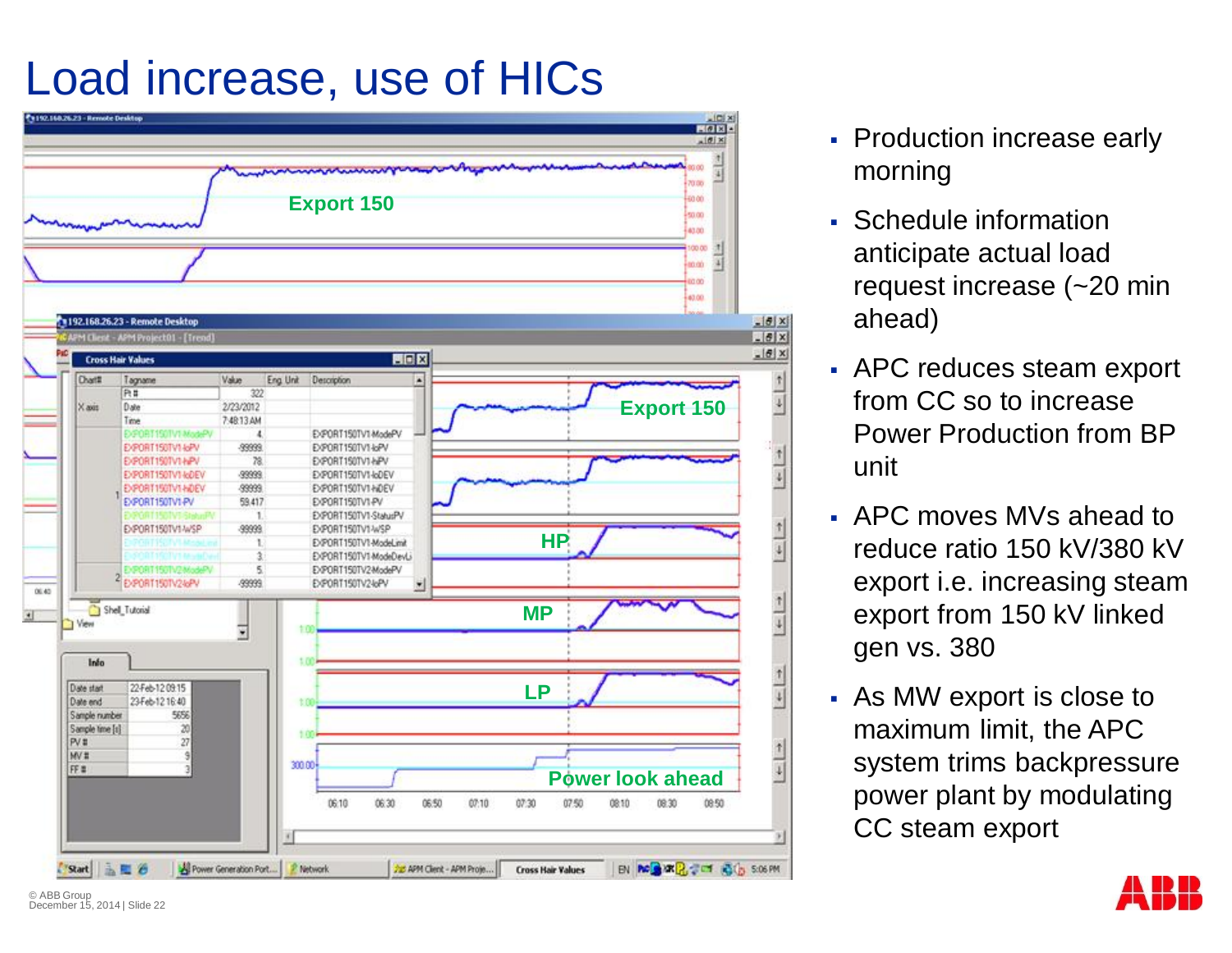#### Service Factor sample



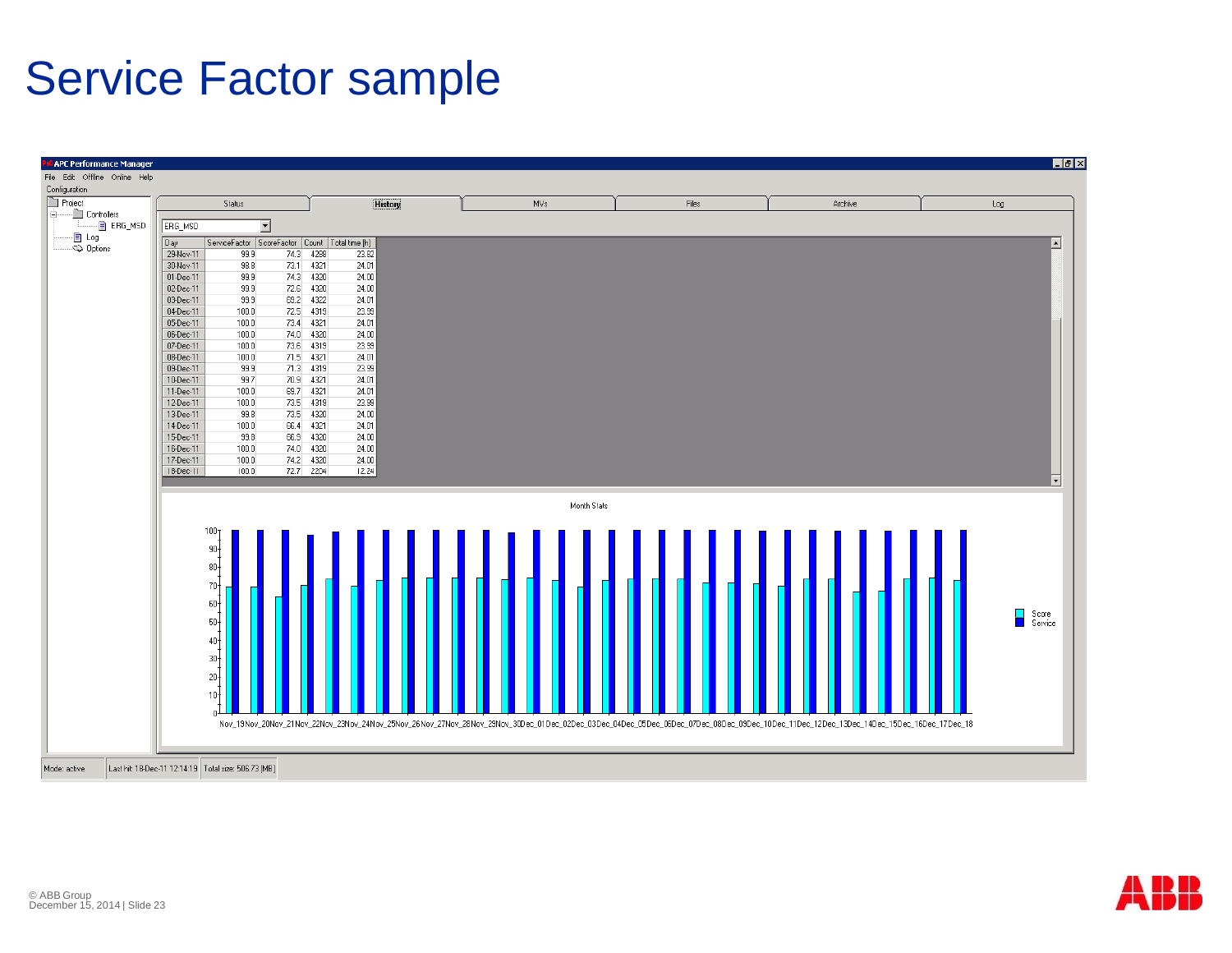#### Summary - APC application to Power Gen

- § Applications to Power Gen provides tangible benefits with outstanding reliability
- § Another example, IGCC 530 MW Power Plant located 5 km apart, features a large APC installation from ABB
- § Tangible benefits average 3 MW production increase due to APC
- $\blacktriangleright$  Total of  $\sim$  1100 MW managed by APC !



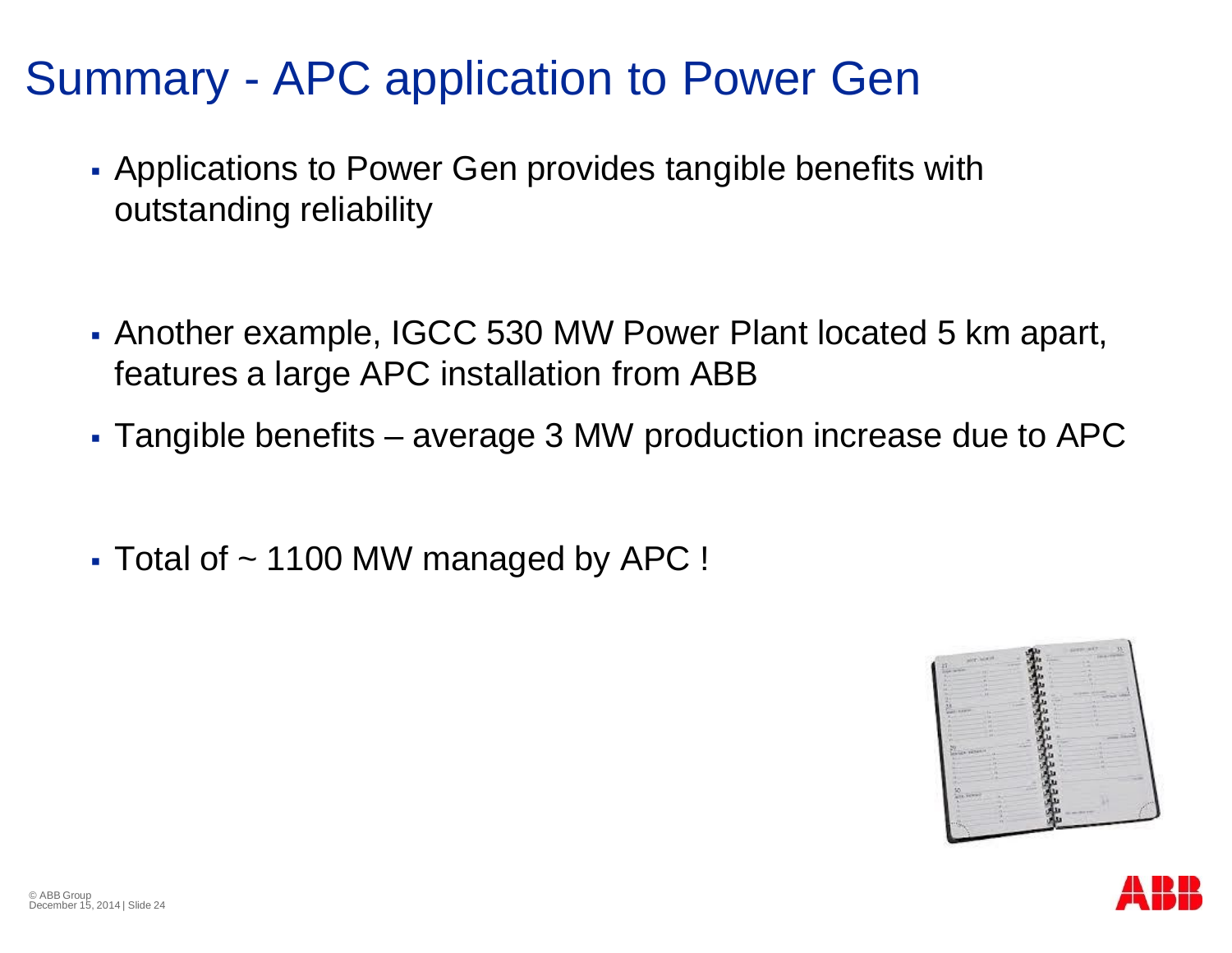#### **APC APPLIED TO IGCC**



PV – Blue Limits - Red